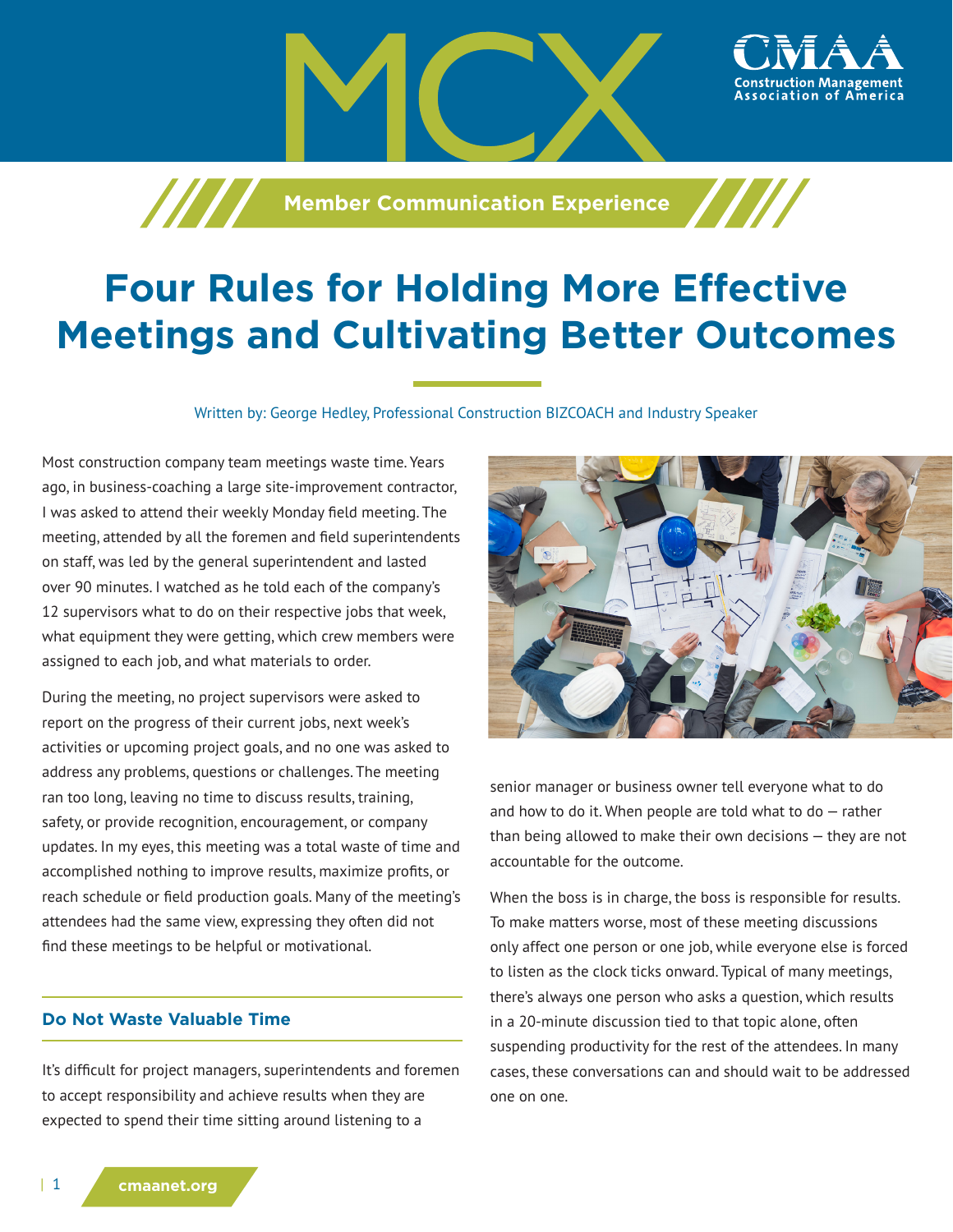#### **Focus on the Effective**

The purpose of holding team meetings is to achieve goals, improve on deficiencies or reach results, but there is almost never enough time to hit these topics with any heft. When teams gather to talk about problems, logistics, people, equipment, tools, and materials, the topic of achieving results is often, at best, an afterthought. To achieve company goals, meetings must be effective, and teams must focus on what is regularly required to meet those goals.

The first priority of an effective team meeting is to review production and performance to date, assess how much work is left to complete and address how teams will accomplish the remaining work and tasks required to finish safely, ontime, and on-budget. Most field problems, contract disputes, crew scheduling, equipment mobilizations, and contract documentation issues should be solved in small meetings, or even in simple conversations between the project manager, superintendent, and foreman. Consider the wasted time involved in holding this conversation in a meeting setting, and don't involve the entire staff on what could have been a small group chat.

An effective team meeting is to be considered important and mandatory, and is not rescheduled for weak reasons. Best-inclass contractors hold recurring weekly and monthly meetings, which result in higher margins and better results. Lowperforming contractors tend to make excuses for canceling or moving meetings, or back out of meetings for other reasons that somehow take priority over helping supervisors focus on goals and accountability.

Meetings can actually save time and money if the purpose and top priority is for everyone to focus on accomplishing results. When a meeting is effective, both managers and employees leave with duties and goals their aligned, leaving teams to reap the benefits of clear expectations and accountability, and eliminating the urge to micromanage.

## **Drive Productive Conversations**

The typical meeting opener starts with a problem or complaint: "OK, we're finishing jobs late and not hitting our numbers. So, we've got to fix the problem. Any suggestions?" A better meeting opener may still address the problem, but may also communicate goals and build morale, such as, "OK, we all know why we're here. We're finishing too many jobs late and as a result, our profit margins are fading. This won't be easy, but we can fix this. Let's dive in, work together and make some improvements."

After you've brought your team up to speed, consider the following guidelines to help shape stronger, more productive outcomes.

#### **1. PRIORITIZE**

Remember, the top team meeting priority is to achieve and improve results. Try not to cover tactics, logistics, or have group discussions at this meeting  $-$  you will hold separate meetings to schedule crews or equipment or solve specific problems.

## **2. THINK ABOUT THE BIG PICTURE**

Try outside-in thinking:

- » Visualize looking in at your problems from the outside. Assess situations as if you had the opportunity to completely start over. What could be done differently for a better outcome?
- » Invite an outside consultant to comment or offer insight on the situation. What would someone without an agenda or affiliation say about your issues?

Treat all ideas equally:

- » There are no bad ideas. Everyone on the team is equal and has the right to provide input whether they end up being viable ideas or not.
- » Never criticize anyone's suggestions or decisions. Keep the forum open.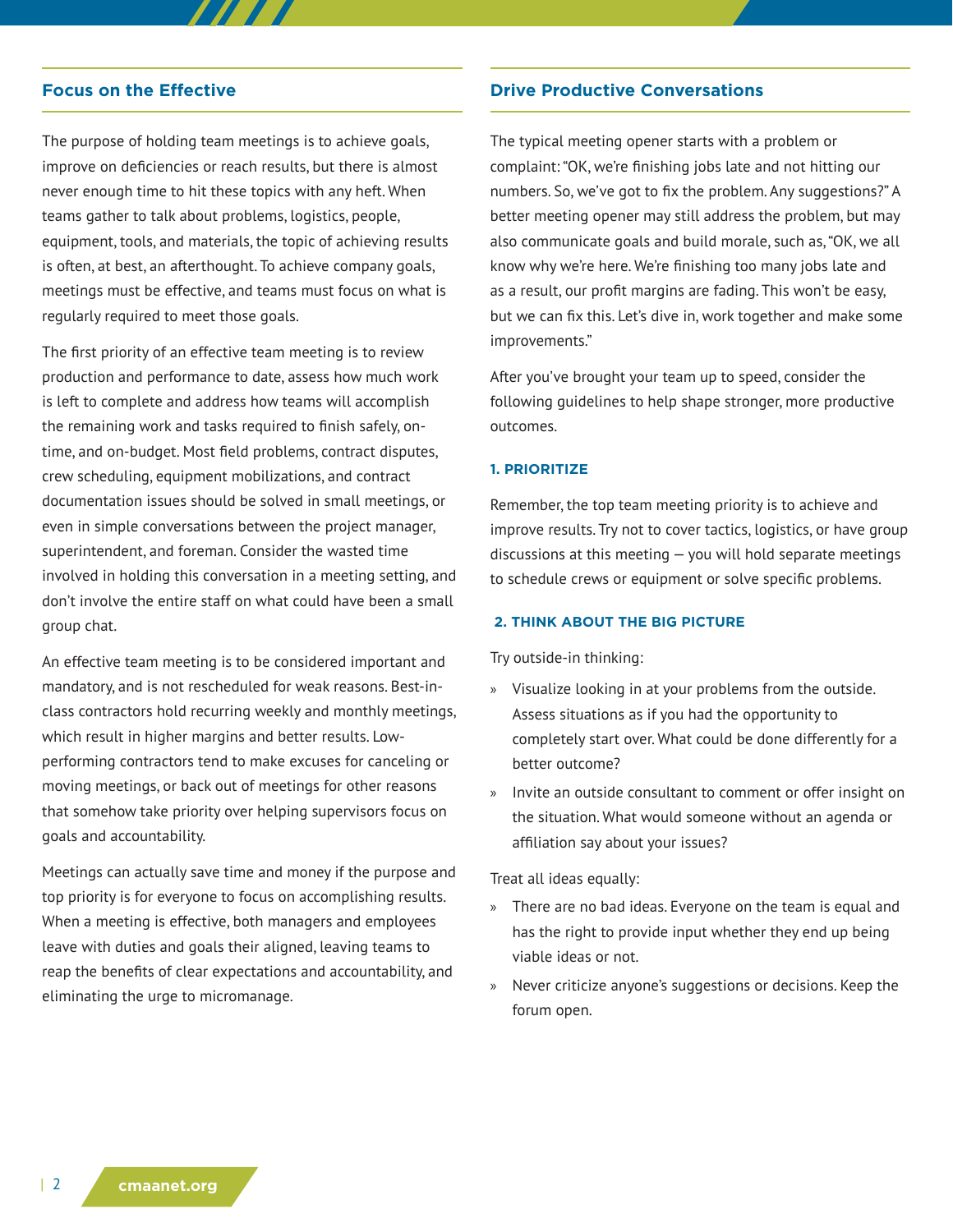Present issues as questions. Instead of "Let's talk about labor always being over budget," approach with, "What can we do to improve our schedules and regularly complete our crew labor hours on-budget? Team decisions are final.

#### **3. KEEP A SCHEDULE**

The best meetings start and end on time, are quick, interactive, challenging, involve everyone, and don't cover agenda items that can be handled outside the meeting with the necessary decision-makers.

#### **4. BUILD AN AGENDA**

The worst meetings have no agenda; require no punctual start and end times, nor mandatory attendance; offer no informational reports; and spend too much time on specific issues. In a bad meeting, the leader is not prepared, nor in control of the meeting or group discussions — the leader also does all the talking and offers little or no interaction to attendees to avoid any conflict with their given directives.

## **Maintain Consistency**

Effective meetings can increase bottom-line results if you hold them regularly and they're focused on achieving results. Without consistency in scheduled team meetings, your results will not change. When you don't take the time required to prepare, meet, address, improve, update, and track progress toward achieving your goals, it's hard to hold people accountable or expect them to hit any targets. When they are run properly, team meetings build camaraderie, focus and positivity – and they deliver results.  $\mathcal{L}$